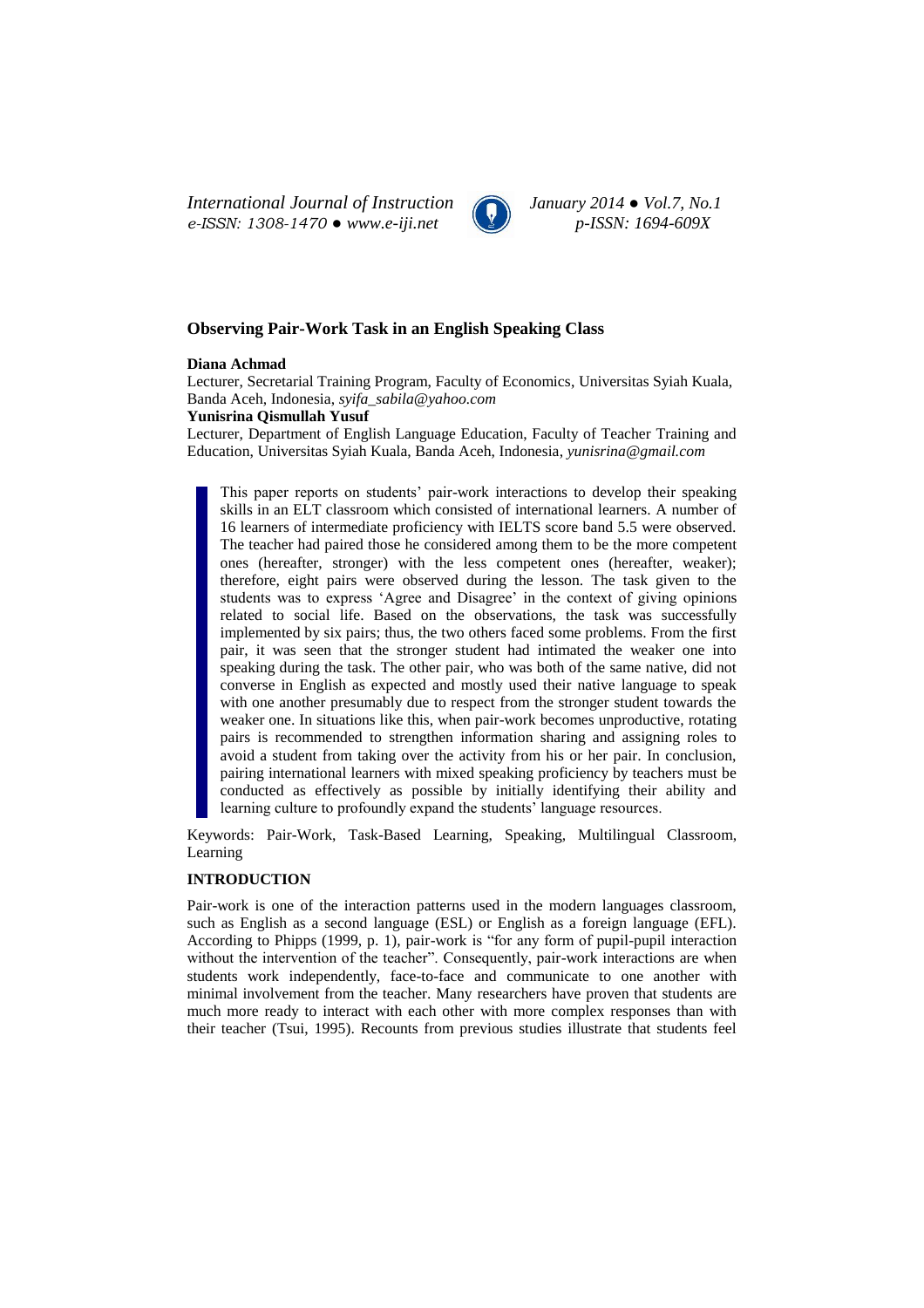comfortable working, interacting and making mistakes with their partners rather than with their teachers, and corrective feedbacks from peers are found to be less daunting than the correction by teachers (Westbrook, 2011). As reported by Phipps (1999, p. 1), "working with a partner is much less intimidating than being singled out to answer in front of the class, and it brings a realistic element into the classroom by simulating the natural conversational setting". It has been found to be motivating and effective since students interact and communicate with each other using the target language (Richards, 2006). This gives greater opportunity for students to communicate and practice their English more contentedly with each other to construct a vibrant classroom atmosphere.

The main objective of teaching English is to enable students to use the language effectively, either in speaking or writing. As teachers, it is indistinguishable whether students are able to use the language properly unless it is produced, either verbally or composed. Through pair-work interaction, it is believed that students will interact with their partners more actively compared to individual work or group work where some students may dominate the interaction episode while others may be apathetically passive (Jones, 2007). Thus, it is also common that dominant/passive pair happens in pair-work activity. Storch (2002, p. 149) defined the situation as when "most of the decisions concerning language choices were imposed by the dominant participant, with little input sought from or offered by the passive participant". In this situation, it is necessary for the teachers to monitor the group interaction. Nonetheless, pair-work task is expected to increase students' motivation and to reduce monotony in the learning and teaching process. Teachers as facilitators and monitors (Richards, 2006) are anticipated to create such environment so that students are encouraged to learn the language intently.

#### **Pair-Work in Speaking Class**

English proficiency requires students to learn four skills, namely receptive skills (which involve listening and reading) and productive skills (which involve speaking and writing). Generally, students who are confused in learning grammar find speaking class to be more interesting as teachers focus more on meaning rather than on form. Both Communicative Language Teaching (CLT) and Task-Based Learning (TBL) syllabuses basically have the same principle in relation to this matter. Lightbown and Spada (1993) further explained that one of the characteristics of CLT classroom is a limited amount of error correction, and meaning is emphasized over form. In relation to the task in the classroom, Nunan (2006) defined task as:

> ...a task is a piece of classroom work that involves learners in comprehending, manipulating, producing or interacting in the target language while their attention is focused on mobilizing their grammatical knowledge in order to express meaning, and in which the intention is to convey meaning rather than to manipulate form. (p. 17)

Therefore, learners are encouraged to prioritize a focus on meaning over a focus on form as language does not have to be well-formed in order to be meaningful.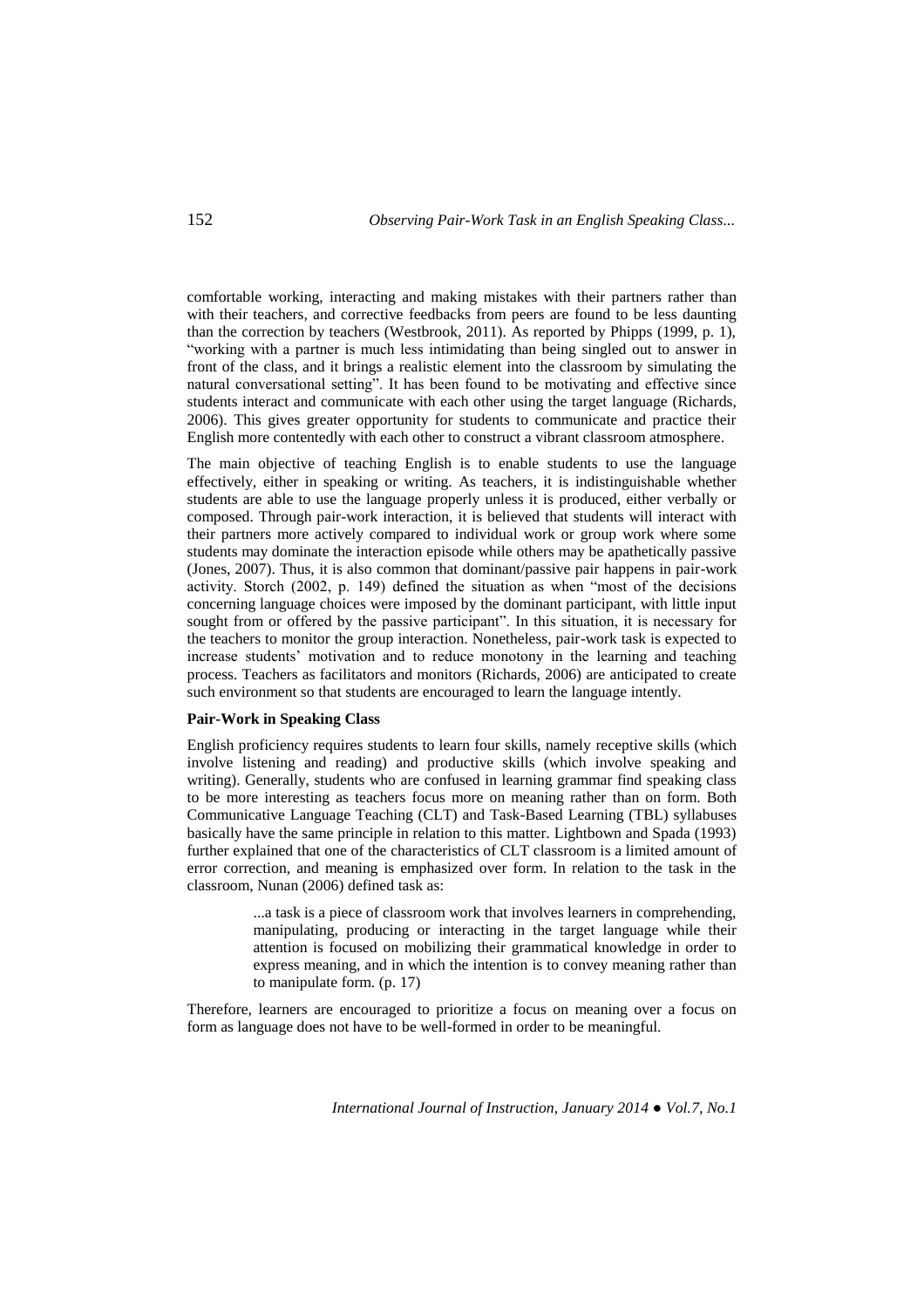In speaking class, teachers are required to create communicative and interactive activities by giving students a great deal of opportunities to practice the target language. Essentially, the class manifests student-centred backdrop rather than teacher-centred. Long and Porter (1985, cited in Tsui, 1995) observed that the lack of opportunity to practice the target language which is only thirty seconds of a fifty-minute lesson in a public secondary classroom leads to low achievement of second language learners. For this reason, teachers are to prepare classroom activities that are devoted and best facilitate speaking exercises. The benefit from speaking English in the class must be pinpointed to the students that "using only the target language in the classroom helps mimic the 'real life' use of that language'' (Westbrook, 2011, p. 3).

A lively stimulation of communication exchanges between the students is expected to occur more in pairs. Jones (2007) described the atmosphere in pair-work as:

> In a pair, the atmosphere tends to more protective and private than in a group. Students often feel less inhibited in a pair, and they can talk about more personal feelings or experiences than they would even in a small group. Pairs seem to be more conducive to cooperation and collaboration, while groups tend to be more conducive to (friendly) disagreement and discussion. (p. 7)

As teacher's interventions are required to be the least; therefore, students gain more chance in expressing their thoughts and feelings on the topic being conferred. Littlewood (2007) further explained that teachers do not do direct control or intervention on learners in communicative activities. Students must be given the chance to negotiate meaning with each other, expand their language resources, become aware of how language is used, and participate in consequential interpersonal exchange (Richards, 2006). Andrewes (2003) further added that teachers are to tactfully monitor progress and offer help, advice, and encouragement to the students when they are called for. Therefore, teachers are to avoid restraining students by close distances. Instead, they are to listen and monitor circumspectly as they move around the classroom. The best time to give students feedback on their performance by mentioning some mistakes that the teachers overheard would be by the time the task is done (Jones, 2007). Involvement of the whole class to suggest corrections is another effective way to gain interest from students to be more communicative during the lesson.

In relation to pair-work interaction, even number of students is proper to be put in pairs to allow them to communicate with each other fairly and interchangeably in a given situation. Commonly the teacher uses the technique by selecting the students randomly, but sometimes to put them based on their different English proficiency is also necessary, the stronger with the weaker as suggested by Andrewes (2003) and Westbrook (2011). Westbrook (2011) mentioned that careful pairing and grouping of students by teachers manifests the development of students' speaking skills. Teachers can set up a situation where stronger students can help weaker ones and the stronger students benefit from the opportunity to teach what they know (Andrewes, 2003; Westbrook, 2011). Thus, there are also times when they are to be put separately. Teachers should consider the impression that weaker students may feel intimidated by the stronger ones and vice versa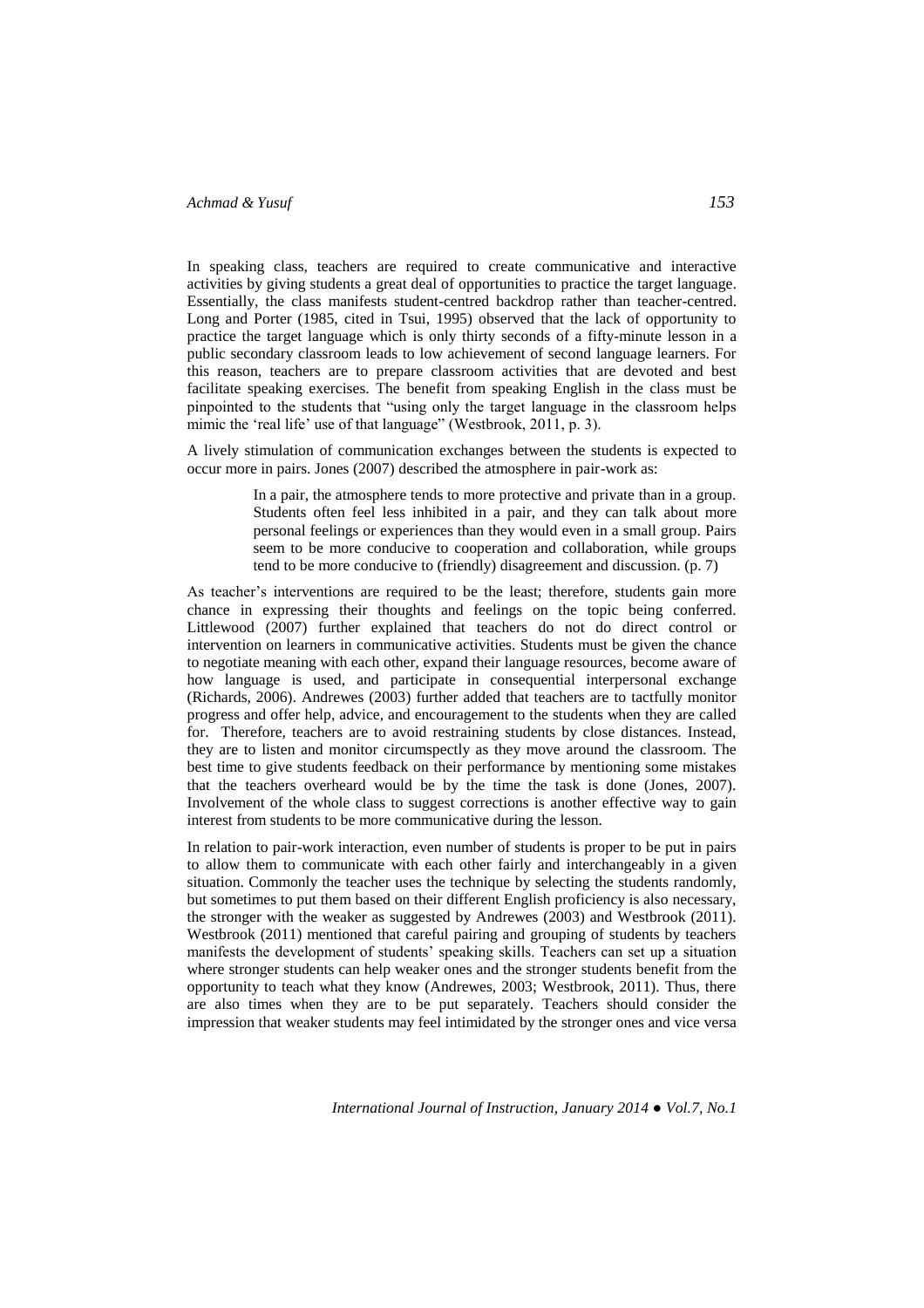(Jones, 2007). Jones (2007) justified that pairing depends on the kinds of activities or tasks given by the teacher and on the students' strengths and weaknesses.

### **Pair-Work in TBL Stages**

Pair-work is part of TBL activities. TBL is concerned with the learners' activity, and the teachers are to create and provide various tasks which offer the learners the chance to experiment the learned language spontaneously and originally. Willis (2008) stated that among the criteria for identifying tasks for TBL is that learners are given the chance to use English by themselves. Lesson in TBL follows certain stages (adopted from Ellis, 2006, pp. 19-20), which are:

pre-task  $\rightarrow$  during task  $\rightarrow$  post task

The 'pre-task' phase is a process where the topic is introduced and the instructions of the tasks are given by the teacher. The teacher helps the students to recall some language that may be useful for the task afterwards (Frost, 2004). In the 'during task', the actual pair work or group work is carried out. The teacher is to assist the students in negotiating words or phrases, grammar, and pronunciation when and where needed. The teacher is also available for students to call for advice or to feed in language (Frost, 2004). Typically, after the task is done, the phase moves on to 'post task', where a report by the students to the whole class is conducted in the form of class discussion, with the teacher acting as the leader in the process. Incidental topics and vocabulary may appear during this phase. This is also one of the effective ways to learn word meanings from context. Lastly, in focus on form, this is where the teacher corrects and reformulates the students' mistakes. Regarding this, Ellis (1993, p. 7) stated that "correction is to draw the learner's attention to a linguistic error he or she has made", while in reformulation "the teacher provides the learner with the opportunity to reformulate the utterance". The students work in pairs from beginning to the end of the stages as pair-work can be used at every stage of the language learning process (Phipps, 1999).

A practical application of pair-work in the classroom is information gap activities. Phipps (1999) believed that information gap activities are impressive as they provide important reasons for students to speak to their partners. Furthermore, earlier studies such as by Doughty and Pica (1986) also found that a task requiring information exchange is important to further produce conversational adjustments of classroom interactions. In general, an information gap activity is a worksheet that contains missing items on a table. Two worksheets are provided, A and B, which have different missing items on a table that consists of objects missing in the topic discussed. Each pair of students is given a worksheet, A and B, and they are to complete the table by asking question to their pairs without showing each other their worksheet. The second pairwork activity commonly implemented is guessing words. A number of cards consisting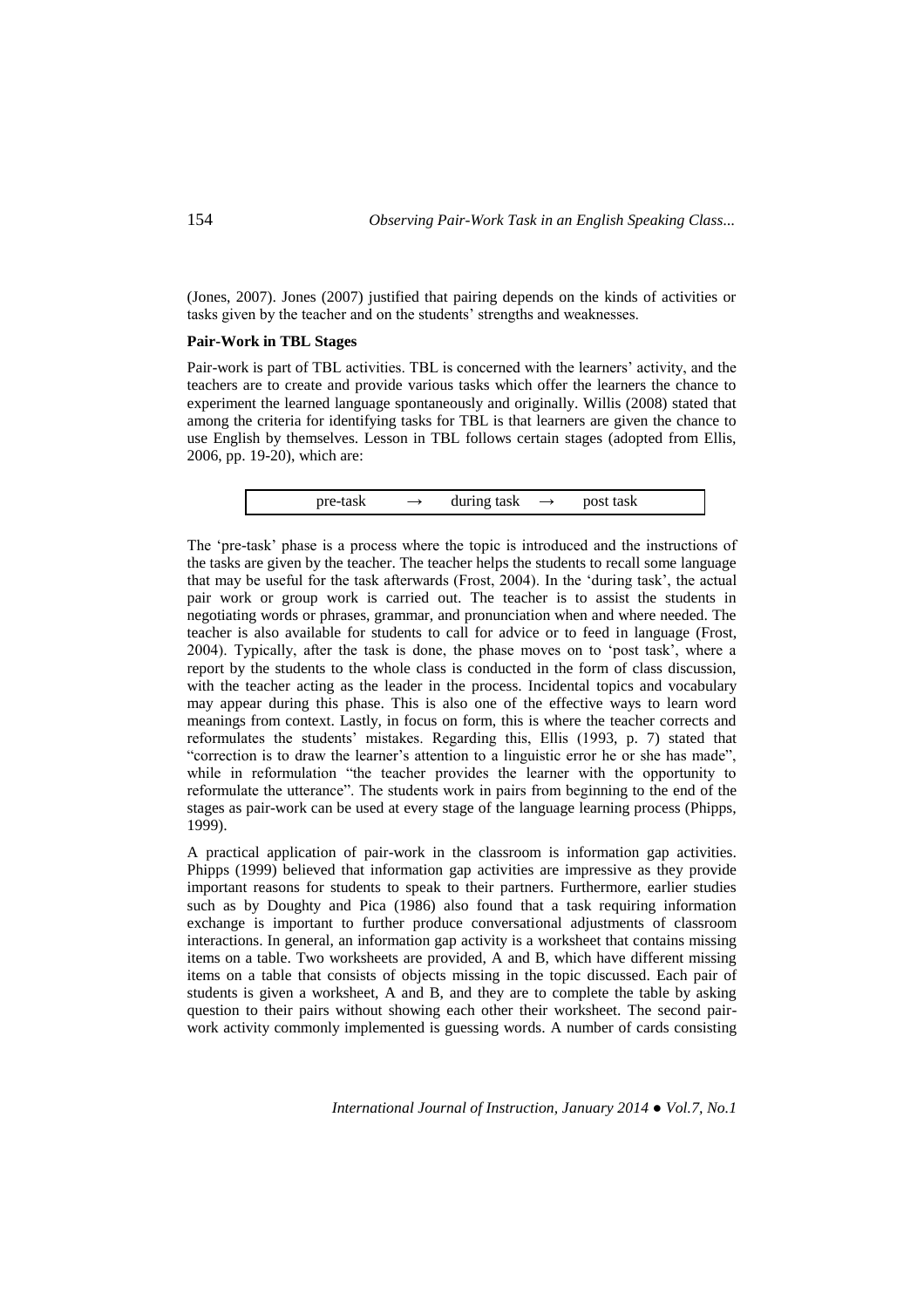of different words related to a topic are provided. Student A and B are each given even number of cards. They are to guess all the words in their partners' cards correctly. The nature of the task is that each student asks questions with only *yes* or *no* answers by their partner who hold the cards.

Teachers are advised to always improvise towards new communicative activities suitable for their class situation, environment and facilities. As Carless (2004) stated (cited in Littlewood, 2007, p. 246), "adaptation or reinterpretation is a natural part of the innovation process: teachers mould innovations to their own abilities, beliefs and experiences; the immediate school context; and the wider socio-cultural environment".

#### **Strengths and Weaknesses of Pair-Work Interaction**

As any other tasks in learning a language, working in pairs also has strengths and weaknesses. For strengths, it increases students' participation and motivation (Ur, 1981). Pair-work is more efficient than group or whole class discussion as every student gets the opportunity to speak, especially for introvert students who are irresolute to talk in front of the whole class or teachers. As discussed earlier, it is believed that students who are more silent in the classroom will talk in pair-work interaction (Reid, Forrestal, and Cook 1989). In addition, the face-to face interaction between two students results in a more audible conversation which motivates activity involvement. Moreover, students can learn and teach each other (Ur, 1981; Reid, Forrestal and Cook, 1989; Ligthbown and Spada, 1993). This may occur consciously or unconsciously where students correct each other's mistakes and help each other with vocabulary needed.

Furthermore, Phipps (1999) found pair-work more interactive and communicative as it promotes social interaction and communication between students. Interaction through pair develops the social skills, such as politeness, turn-taking, and respect towards each other while speaking. He also added that students have the opportunity to work autonomously without intervention of teachers. What is more, it reduces teachers' common roles in the classroom. Finally, it is able to increase students' fluency as Ligthbown and Spada state that (1993):

> There is evidence that opportunities for learners to engage in conversational interactions in group and paired activities can lead to increased fluency and the ability to manage conversations more effectively in a second language because these programs emphasize meaning and attempt to simulate 'natural' communication in conversational interaction. (p. 104)

As for weaknesses, some limitations of working in pairs are also detected. In grammar focused tasks, Kinsella (1996) and McDonough (2004) (cited in Storch, 2007) have noted apprehension faced by ESL students, which is learning incorrect grammar from peers when working in small groups. Whilst in communicative tasks, Ur (1981) described that firstly, the class may be noisy since all students interact and practice their target language at the same time. Secondly, students may get out of control. To overcome this situation, teachers are to recognize times when to give the start and stop signals for the discussion. Thirdly, proviso a class is monolingual; students are more tempted to use their first language when working in pairs (Jones, 2007; Storch and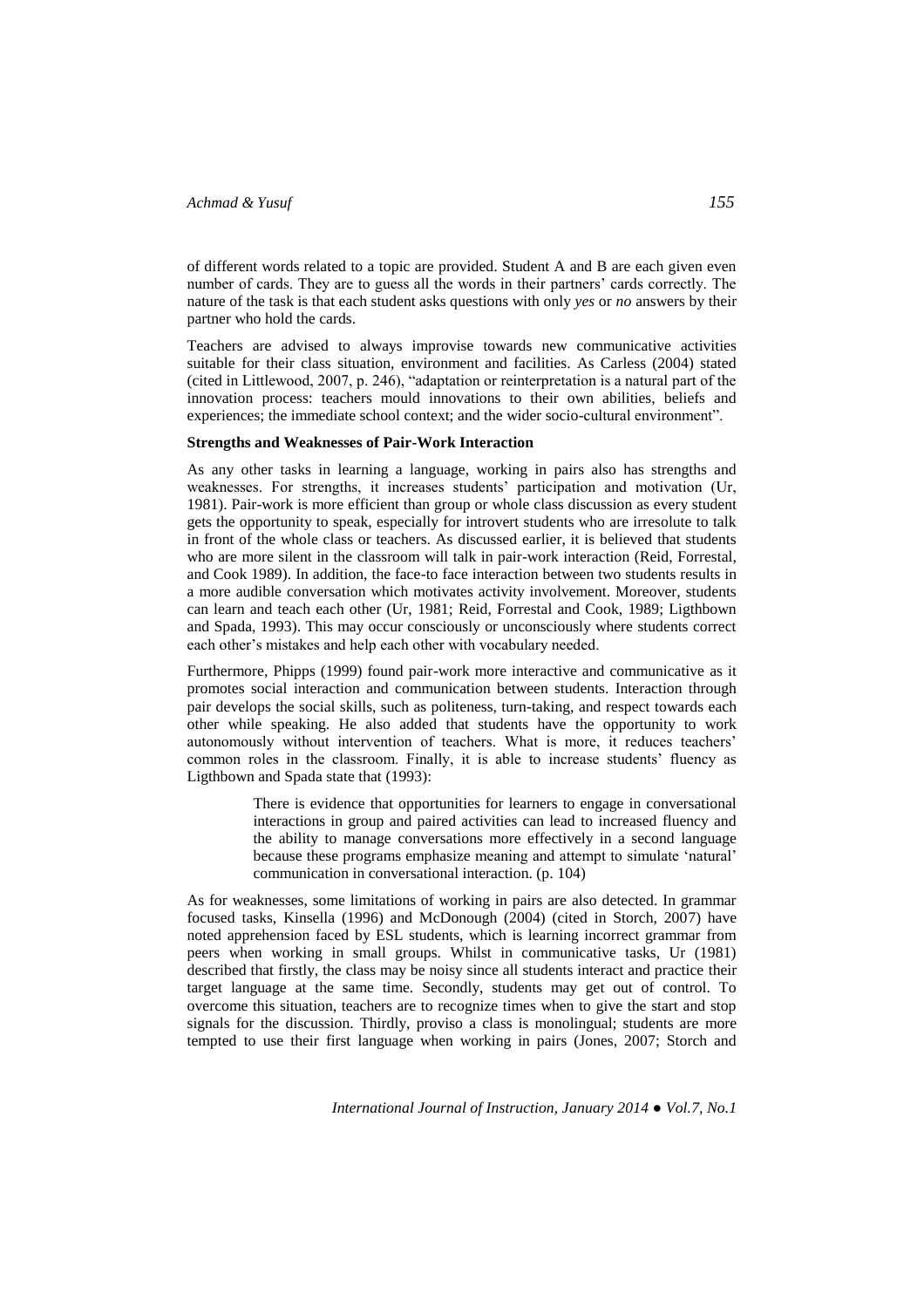Aldosari, 2010). Storch and Aldosari (2010) mentioned some reasons why this is so. Based on their study, the first language is generally used for maintaining the task (which indicates the relationship formed between the learners) and assisting considerations over the use of vocabulary (which provides explanation to peers and assists personal communications). Additionally, Eguchi and Eguchi (2006: 221) further state if the students' English proficiency is low, the inclination to use their first language is especially obvious to "satisfy their communicative needs". Therefore, teachers have to increase their monitoring efforts to get students avoid the use of their first language. As for a multilingual class, students are unlikely to converse in their first language as they do not speak a similar one provided that they are paired as such where students with the same native language are separated. Finally, teachers must prepare ahead for other activities lest that some pairs may finish the given tasks beforehand in order to have the time to be effectively consumed by every student.

A number of studies have been conducted on the implementation of pair-work in ELT classrooms. Among them is by Storch (2007) who compared pair and individual work by ESL undergraduate students in an Australian university on an editing task, which was to make corrections in a text for better accuracy and academic expression. The study further analyzed the pair interaction environment in the classroom. The findings showed that no significant differences were found between the accuracy of tasks done in pairs and individually. Thus, students in paired were found to be engaged more actively in talk. This situation provided them better chances of using the language being learnt in a wider range of functions. It further suggested that students working with peers make more grammatically correct decisions in tasks.

In contrast to the findings by Storch (2007), Baleghizadeh (2009) found a significant difference between pair and individual work on a word-building task given to Iranian adult students in two EFL classes. One class was the experimental group which did the task in pairs, whilst the other class was the control group which did the task individually. The results of the study showed that students in the experimental group had considerably higher scores compared to those in the control group. The study implied that students who worked together were more likely to form more correct words compared to those who worked by themselves. Even so, both studies found pair-work tasks to be effective for the students in the classroom as it offers better results in collaborative learning experiences.

#### **METHOD**

#### **Observation**

The main objective of this study was to observe, then report and discuss the activity and behaviour of students during the implementation of pair-work in an ELT classroom that was aimed to strengthen the students' speaking skills. An observation was done on the practical application of pair-work in an ELT classroom of multilingual students in a college in Glasgow, Scotland. We observed a class for two hours and took some notes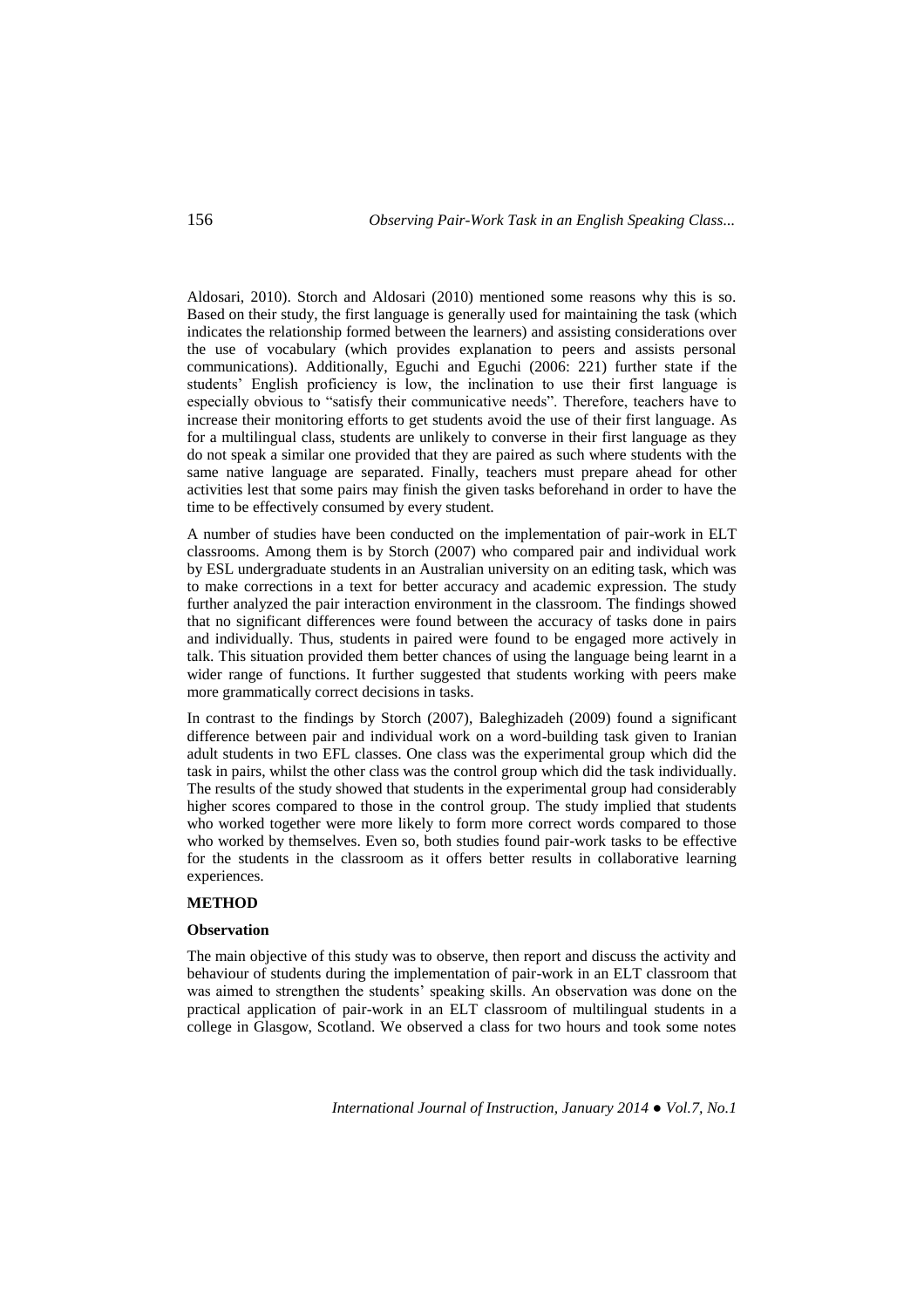during the activities. Consent was given from the teacher and students before our observations were conducted. In collecting data, the first author walked around the classroom without interfering with the students' activities while observing and taking down notes of their interaction and communication as best as possible as tape or digital recording was not allowed.

### *Class Profile*

The teacher provided us with the class profile. The class was a pre-master group of students consisting of 16 international students: ten from China, three from Nigeria, two from Thailand, and one from Pakistan. They were intermediate students with IELTS score band 5.5. The objective of the students to take this class was for the sake of passing the upcoming IELTS test. According to the teacher, Chinese students in this particular class faced more difficulty in speaking, especially in pronunciation. They also tended to speak their native language to each other; perhaps this was due to the fact that more than half of the class were Chinese native speakers.

For the class under observation, the teacher informed us that he had paired those he considered among them to be the more competent ones (or stronger) with the less competent ones (or weaker) based on the speaking ability of the students. So there were eight pairs altogether. Since the class was dominated by the Chinese students, there were two pairs consisting of the same natives. During the activity, the students were set to sit face to face with their partners.

### *Aim of pair-work activity in the classroom*

The aim of the lesson that day was to improve the students' proficiency in expressing 'Agree and Disagree' in the context of giving opinions related to social life. The teacher provided two different cards (A and B) with different topics to student A and student B. Student A was to express two opinions to his or her partner namely 'Alcohol should only be sold to people over 21 years of age' and 'The cost of living in Glasgow is reasonable'. While student B was to express about 'Mandarin will replace English as the world language in the next 50 years' and 'Violence is sometimes necessary'.

# **FINDINGS**

### **The Lessons and the Underlying Principle**

The teacher used TBL stages as the base for implementing pair-work activity in his classroom. The activity in the class from beginning to end was observed as the following:

*Pre-task:* In pre-task, the teacher recalled some lessons from their previous meeting which was about expressing 'Agree and Disagree'. Then, he distributed two different papers consisting of different opinions to the students. Afterwards, he explained the instructions of what they were expected to do and gave useful language input, provided a model by giving an example of how to employ the useful phrases for expressing agree and disagree, and introduced useful language both planned and incidental.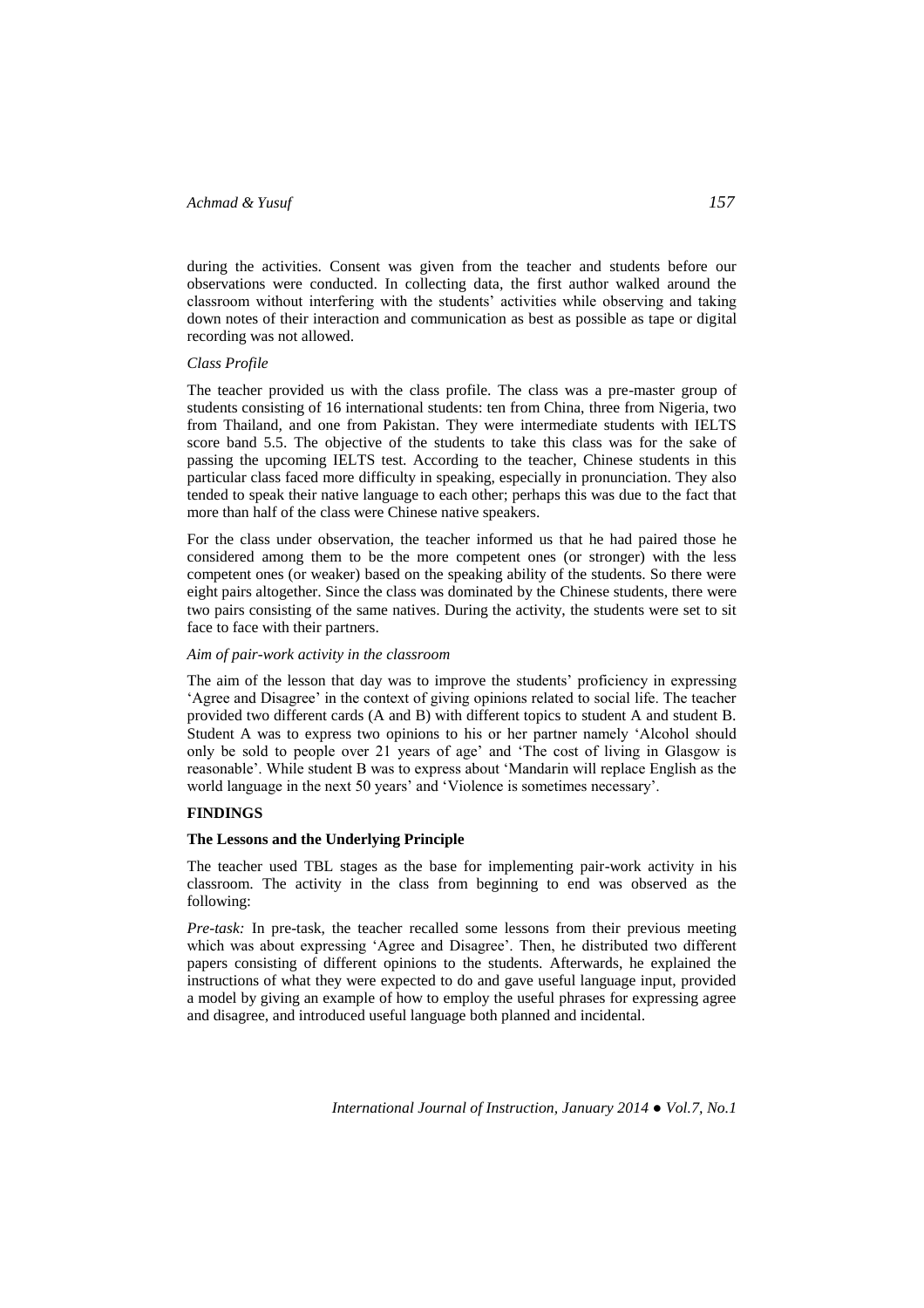*During task:* After the pre-task was ready, the students were given time to see the worksheet and discuss with their partner for 15 minutes on both topics before the whole class discussion afterwards was to be conducted. During this process, the teacher walked around, checked and monitored whether they were using English or not. At times, he got involved with the students and helped them with the vocabulary they did not know. Here, he was implementing the process that Foster and Skehan (1996) (cited in Foster, 1999, p. 69) said as "giving learners' time to plan before they begin a task significantly increases the complexity, accuracy, and fluency of the language they use".

During this phase, we observed that the students were actively speaking and the class was noisy. They took turn to speak and express their opinions based on the topics given. They felt comfortable with each other and sometimes made jokes and laughed together. When fifteen minutes of the pair-work task was done, and then the teacher moved on to the reporting of the worksheets.

*Post-task:* The students were to report on what they had discussed before in pairs for a whole class discussion. Here, the activity was led by the teacher where he acted as a chairperson and commented on the content of the reports. His opening sentence during this class discussion was '*I believe alcohol should only be sold to people over 21 years of age because ..., what do you think?'* Then, he asked the students' opinions. The students, one by one, responded to the question using 'Agree and Disagree' expressions. Some incidental topics and vocabulary such as on young marriage and driving appeared in this discussion.

In language focus, the teacher corrected the students' mistakes and reformulated the language. He directly corrected the student's mistakes by saying for example: *'No, not 'I am agree', but 'I agree ...'.* Sometimes he said *'Sorry?'* if the student made mistakes and the student directly reformulated his or her own sentences. The teacher made sure that all students were involved in this whole class discussion by asking each one for the results during their pair-work activity. This stage was conducted until the class hour was finished. He ended the class by giving homework. He further gave instructions about the homework and described their activities for the next meeting.

### **Difficulties observed in the pair-work activity**

An active class ambience was seen during the pair-work activity; however we also noticed some problems concerning a couple of pairs. As noted by Storch (2002), this study also found dominant/passive pairs. In the first pair, one student was seen to be more dominating than the other. Student A from Pakistan, who was seen to be the stronger one, spoke more than Student B from China. Student B at most times had kept quiet and let his pair do the talking. The following extract, noted down by the first author while monitoring this pair, is one of the examples of how the pair dominated the activity: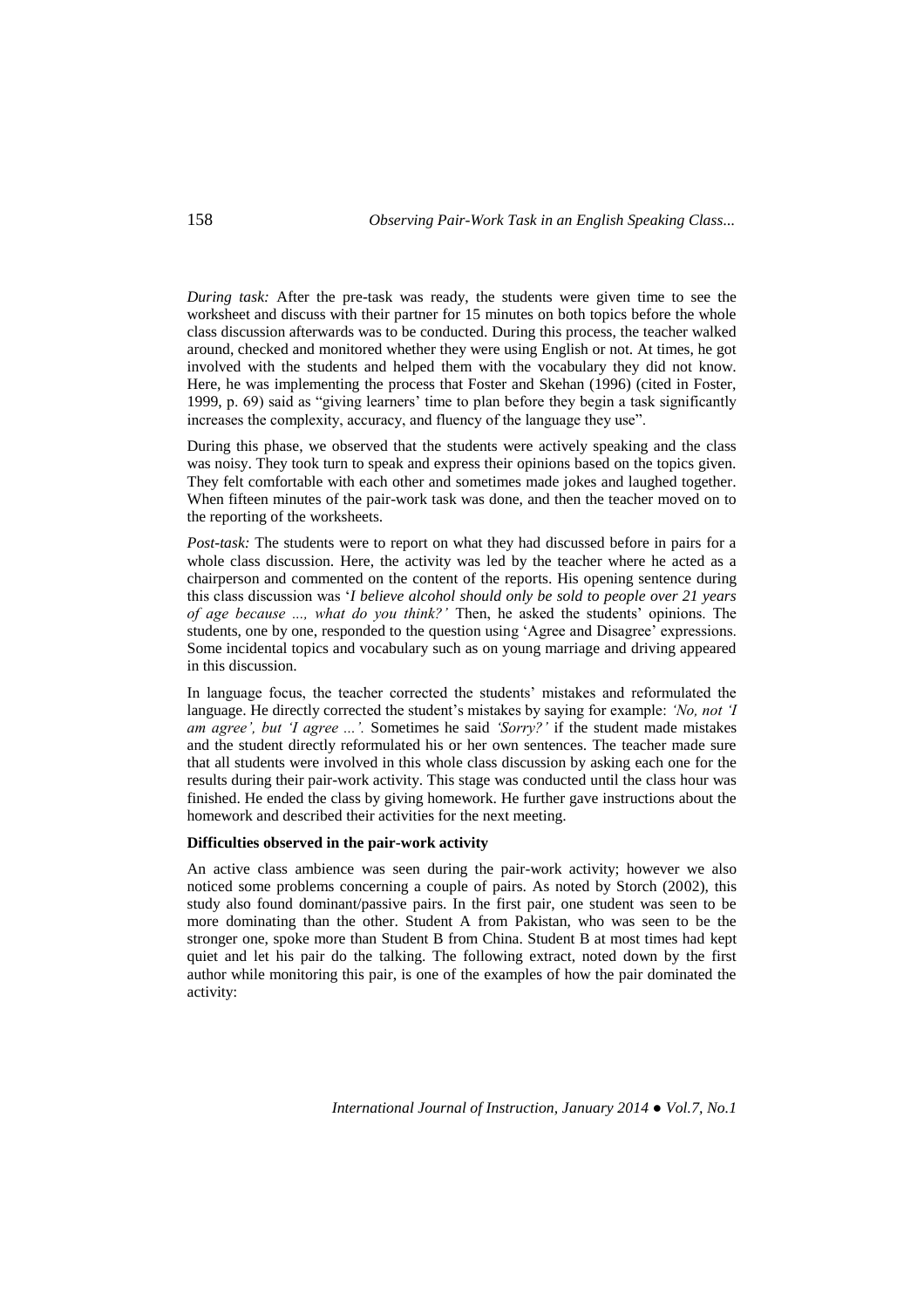# *Excerpt 1*

Student A: I believe alcohol should only be sold to people over 21 years of age because at this age they are mature to decide which one is good and which one is bad for them (pause) but as Moslems, we are forbidden to drink alcohol even for adult. What do you think?

Student B: Ehm ehm (pause) I don't know (pause) I think I am agree with you.

Student A: You mean, you agree with me? Why do you agree with me?

Student B: Hm hm (pause) it is because alcohol is not good to consume. It is not good for our health. That's it.

Student A: Well, for me... (continued on talking on his ideas)

(Afterwards, he dominated the whole conversation until the task was finished) From the excerpt above, it was obvious how student A took over the task by controlling the conversation. Even though there was an effort from him in an attempt to correct his friend's sentence, such as when Student B said *"I think I am agree with you"*, then student A repeated the statement in the form of a question as a qualification, *"You mean, you agree with me?"*; however, he did not further encourage student B to talk. Instead, he dominated the whole task by presenting all of his ideas and student B did not bother to include himself into the conversation at all. As student A seemed to be controlling the situation, therefore, student B merely became the listener in this task. Again, for student B to become passive in this task might be due to a number of reasons. Firstly, he might have been overawed by the stronger one (Jones, 2007). Secondly, he was not interested in the task or topic under discussion. Lastly, he had less information to share with his partner. These reasons may also cause the activity of pair-work to become unproductive as very little negotiation was seen to be taking place (Storch, 2002). The teacher was also found to overlook their situation. Therefore, no support from the teacher was given to the weaker student to further increase his effort in speaking.

The second pair consisted of two students of the same native, China. We found that the stronger student (Student C) did not support the weaker one (Student D) to speak. An excerpt from their conversation is as follows:

### *Excerpt 2:*

Student C: Hm hm (pause) how to say (pause) I think ehm I disagree with the statement that violence is sometimes necessary. I think that's not good, any collision can be settled in peace.

Student D: Hm, that's right. Anything else?

Student C: I just think violence is bad and it causes awful things to those who do it. How about you, what do you think?

Student D: Hm, yes (pause) I agree with you (then spoke in their native language).

Student C: Yes, you are right [laughs] (then spoke in their native language until the teacher approached them)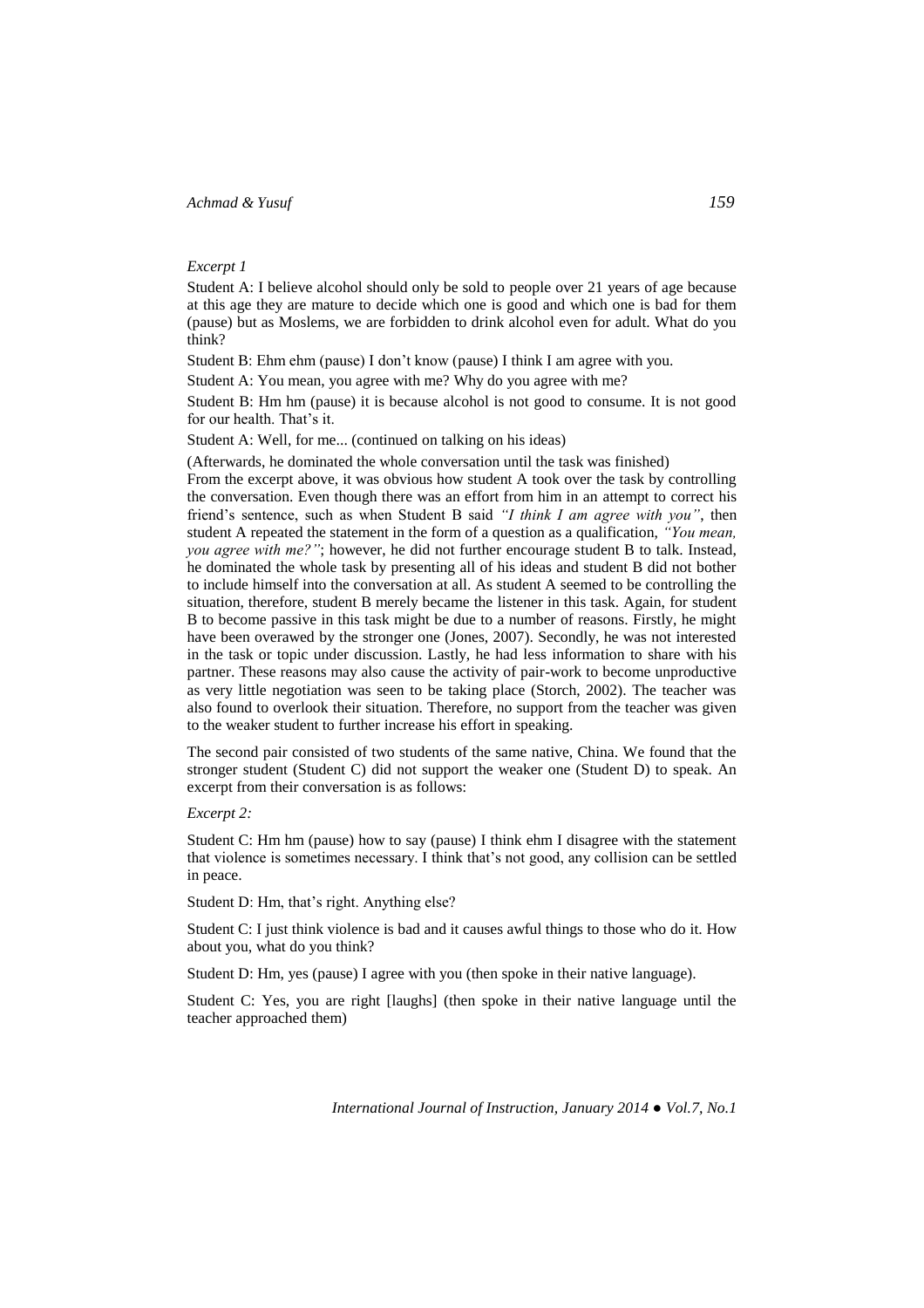We noticed that student C, knowing that her partner, student D, had lower level of English proficiency compared to her, therefore at most times had used Chinese to communicate comfortably with her weaker pair. As mentioned earlier, this situation is also found by Storch and Aldosari (2010) where first language is commonly used instead of the target language in pair-work activity when both learners speaks the same native language. Thus, both students would keep quiet when the teacher came around them. As their stillness during this activity was quite obvious, the teacher was also seen to spend most of his time with them. Even though student C was known to speak better English than student D, thus when the teacher approached them, student C had also kept silent and allowed the teacher to guide both of them even-handedly with vocabulary, phrases and language reformulation. This state did not help the weaker student to learn from the stronger one as suggested by Andrewes (2003) and Westbrook (2011). If the class was given a task on vocabulary drills or reading comprehension, perhaps the use of their mother tongue could be accepted as long as it was to double check if they understood what the teacher wanted them to do. Thus, pair-work in a speaking class is to enhance the student's oral communicative skills. Accordingly, to mostly use their native language during this activity was a problem.

Furthermore, a chance for this particular pair to negotiate meaning and expand their language resources could not be reached as student C did not assist student D, presumably due to respect. Clarke (2010) mentioned that in the Chinese learning culture, it is not only about maintaining self-respect, but also of others to sustain social relationships in the class. Accordingly, this does not only apply to the Chinese learning culture, but to the Asian in general. In Asia, age equals respect and this means that it is discourteous to demonstrate doubt for elders (Kuwahara, 2005). To protect student D from the feeling of inadequacy, therefore it is assumed that was the reason for student C to retract from communicating in English with her.

The teacher was also seen to spend more time with them than the other students due to their minimum interaction compared to the other pairs. Therefore, for this pair, the interaction became teacher-centred. He could not perform his function as a discreet monitor in the process for this pair as he had to mostly control them in order to boost their effort in English speaking. This condition is contradictory to that of Littlewood (2007) where it is suggested that teachers should not execute control to the students pair work activity.

### **DISCUSSION and CONCLUSION**

Pair-work interaction was applied predominantly effective by the teacher for most of the students. The way he adopted the methods and the interaction patterns had a major impact on the students' language learning achievement and proficiency in the classroom. Even though the class was a bit noisy, it indicated that the students had put their best effort in conversing with each other in English. From the eight pairs observed, six had performed the activity enthusiastically.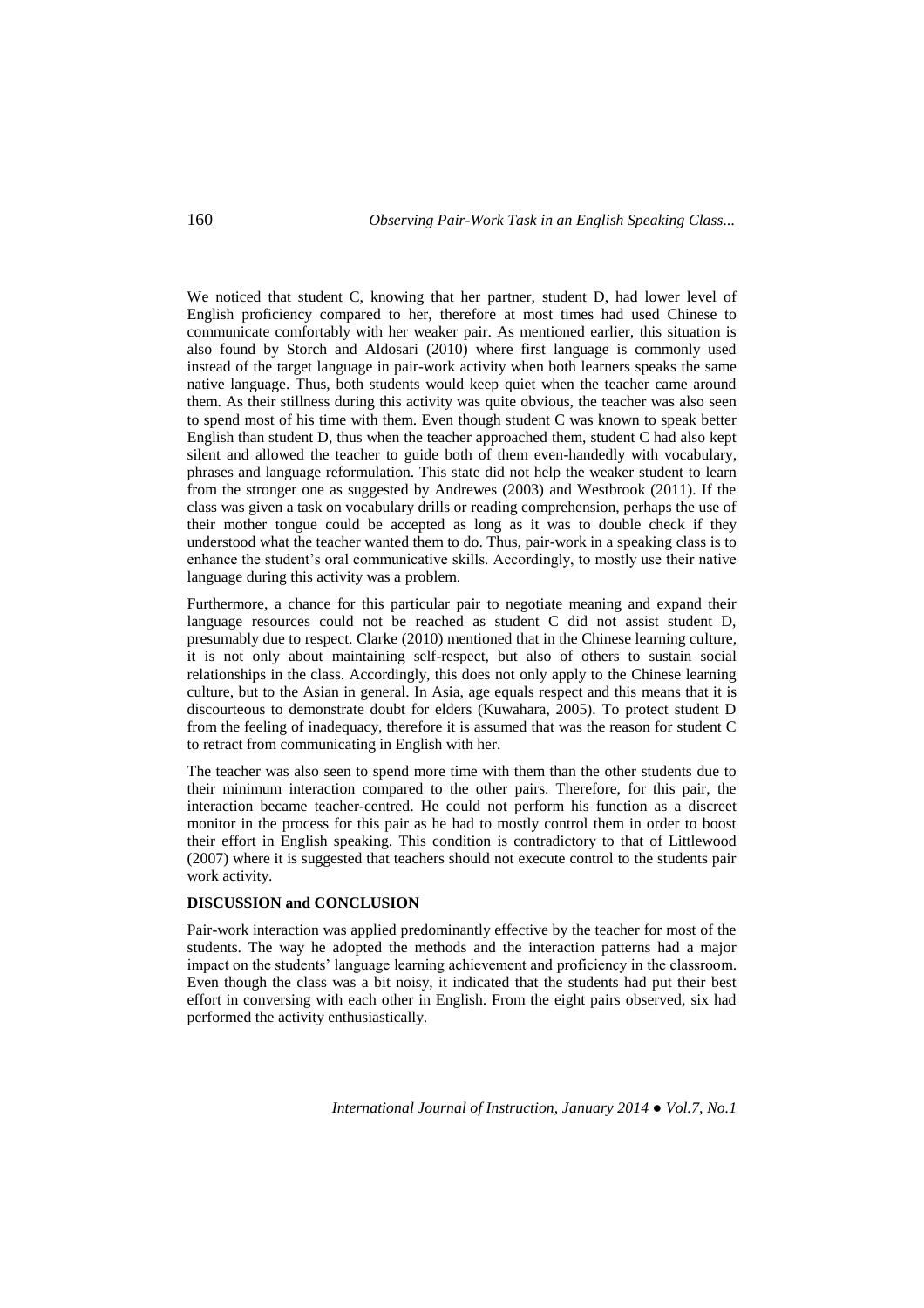However, a weak point from pair-work that was discovered from two particular pairs from our observation was that the stronger students do not necessarily assist the weaker ones. Intimidation from the stronger one and respect towards the weaker one was among the factors. Thus, what can be ascertained from the observation was that the process of selecting and pairing suitable students for pair-work tasks is essential to steer the activity smoothly. It is important for teachers to not only recognize the speaking ability of each student, but to understand their culture is essential as well. Therefore, before assigning them in pairs for this task, teachers must consider these matters as the mishaps in pairings can lead to gaps where students do not help each other in developing their speaking skills.

In situations when pair-work becomes unproductive, perhaps the teacher can overcome this problem by conducting 'rotating pairs' (Norman, 1986, cited in Burešová, 2007, p. 28). This is when the students change partners once or twice in one activity. Perhaps, instead of expressing two opinions by the same pair for 15 minutes, the teachers can assign one opinion for each student in a pair and another opinion with another pair. The discussion between pairs must then be kept shorter as the time for shifting with the first pair to the second requires some moment, especially when moving furniture is involved. However, conversing with new pairs can strengthen information sharing and increase speaking practice. If a student could not participate fully with the first pair, he or she can intensify his or her effort in the second try with another pair. Another endeavour which could be done by the teacher to avoid a student from taking over the activity from his or her pair is by assigning roles (Burešová, 2007). Here, each student in a pair is given a position. For example, one student can be the presenter who offers ideas towards the topic and the other student can be the secretary who jots down notes on his or her pair's presentation. This is done for the first half of their given time, and for the other half, they switch roles.

### **Limitations and Suggestions**

As this small-scale work in progress only report on mere observation of pair-work activity conducted in a classroom from one lesson, therefore, the accounts are suggestive and to be interpreted carefully. The findings do offer support for the implementation of pair-work in ELT classrooms. Thus, this study does note some limitations in presenting the findings. Focusing on only observation of a classroom activity and presenting two excerpts from the observation do not provide outcomes that can be generalized to other settings. The method of simply observing also poses issues to be considered, such as other specific pairs' behaviours during the task that may have been missed because an observer cannot capture what every pair is doing at all times. Due to these limitations, it is advised that more similar research is needed to substantiate the findings from this study. It is also suggested that more observers, perhaps three to four, are needed to monitor a classroom conducting pair-work activity to gain more information and further consistency of the results. Moreover, in-depth interviews with the teachers and students on the issues revolving pair-work are also recommended to be conducted in future related studies, especially in mixed ability students identified in this paper.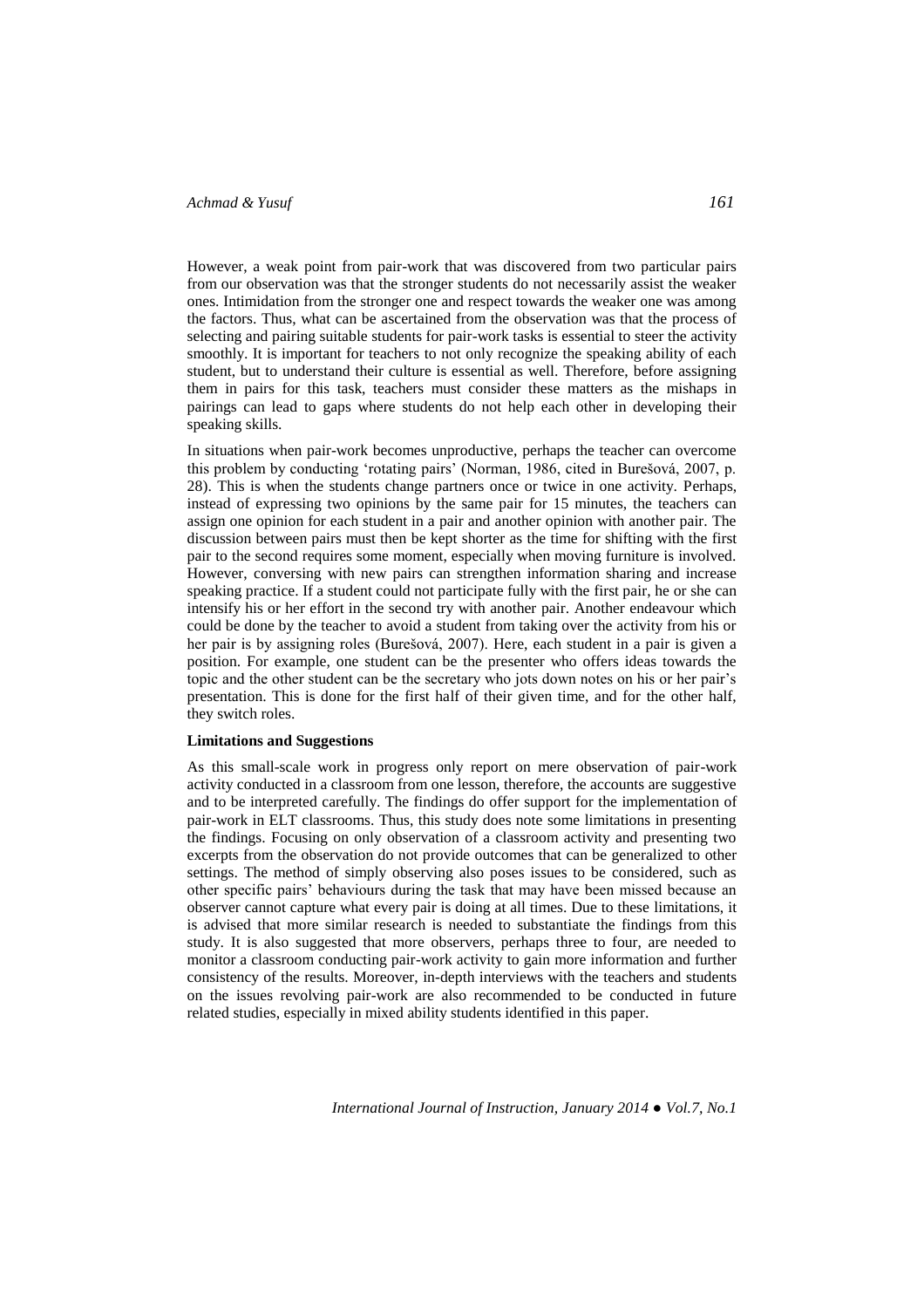# **REFERENCES**

Andrewes, S. (2003). *Group work v. whole-class activities*. Retrieved October 1, 2012 from <http://www.teachingenglish.org.uk/think/articles/group-work-v-whole-class-activities>

Baleghizadeh, S. (2009). The effect of pair work on a word-building task. *ELT Journal,* 64(4): 405-413.

Burešová, H. (2007). *Social Strategies in Foreign Language Teaching.* Unpublished Master's thesis. Masaryk University, Brno, Czech Republic. Retrieved October 4, 2012 from [http://is.muni.cz/th/80378/pedf\\_m/Social\\_Strategies.pdf](http://is.muni.cz/th/80378/pedf_m/Social_Strategies.pdf)

Clarke, J. (2010). Student centred teaching methods in a Chinese setting. *Nurse Education Today,* 30: 15–19.

Doughty, C. & Pica, P. (1986). "Information gap" tasks: Do they facilitate second language acquisition? *Teachers of English to Speakers of Other Languages, Inc. (TESOL),* 20(2): 305-325.

Eguchi, M. & Eguchi, K. (2006). The limited effect of PBL on EFL learners: A case study of English magazine projects. *Asian EFL Journal,* 8(3): 207-225.

Ellis, R. (2006). The methodology of task-based teaching. *Asian EFL Journal,* 8(3): 19- 45.

Ellis, R. (1993). Talking shop: Second language acquisition research: How does it help teachers? An interview with Rod Ellis. *ELT Journal,* 47(1): 3-11.

Frost, R. (2004). *A task-based approach*. Retrieved October 17, 2008 from <http://www.teachingenglish.org.uk/think/articles/a-task-based-approach>

Foster, P. (1999). Key concept in ELT: Task-based learning and pedagogy. *ELT Journal,* 53(1): 69-70.

Jones, L. (2007). *The Student-Centered Classroom.* Cambridge: Cambridge University.

Kuwahara, K. (2005). Understanding Asian ESL students: Translating school cultures. *Proceedings of the CATESOL State Conference* (pp. 1-6). Fountain Valley, California. Retrieved October 1, 2012 from<http://www.catesol.org/Kuwahara.pdf>

Lightbown, P. & Spada. N. (1993). *How Languages Are Learned*. Oxford: Oxford University Press.

Littlewood, W. (2007). Communicative and task-based language teaching in East Asian classrooms. *Language Teaching,* 40(3): 243-249.

Nunan, D. (2006). Task-based language teaching in the Asia context: Defining 'task'. *Asian EFL Journal,* 8(3): 12-18.

Phipps, W. (1999). *Pairwork: Interaction in the Modern Languages Classroom.*  London: Centre for Information on Language Teaching and Research.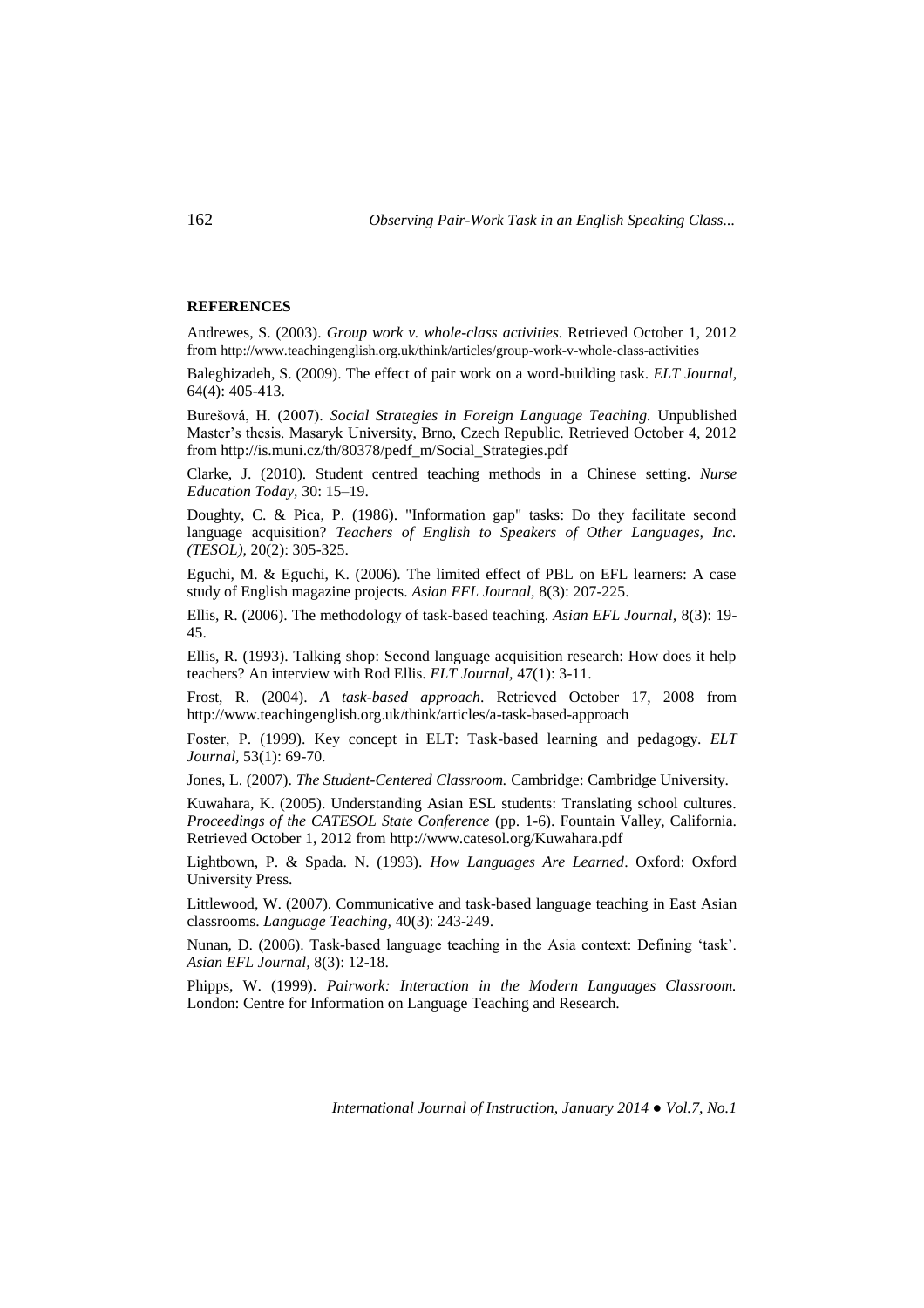Reid, J., Forrestal, P., & Cook, J. (1989). *Small Group Learning in the Classroom.* Scarborough: Chalkface Press.

Richards, J. C. (2006). *Communicative Language Teaching Today*. Cambridge: Cambridge University Press.

Storch, N. (2002). Patterns of interaction in ESL pair work. *Language Learning,* 52(1): 119-158.

Storch, N. (2007). Investigating the merits of pair work on a text editing task in ESL classes. *Language Teaching Research*, 11(2): 143–159.

Storch, N. & Aldosari, A. (2010). Learners' use of first language (Arabic) in pair work in an EFL class. *Language Teaching Research,* 14(4): 355–375.

Tsui, A. B. M. (1995). *Introducing Classroom Interaction.* London: Penguin.

Ur, P. (1981). *Discussion That Work: Task-Centred Fluency Practice.* Cambridge: Cambridge University Press.

Westbrook, F. (2011). Lessons from the other side of the teacher's desk: Discovering insights to help language learners. *English Teaching Forum,* 49(1): 2-7.

Willis, J. (2008). *From priming tasks and target tasks to language focus and grammar*. Retrieved October 1, 2012 from [http://www.teachingenglish.org.uk/articles/priming](http://www.teachingenglish.org.uk/articles/priming-tasks-target-tasks-language-focus-grammar)[tasks-target-tasks-language-focus-grammar](http://www.teachingenglish.org.uk/articles/priming-tasks-target-tasks-language-focus-grammar) 

#### **Turkish Abstract**

#### **İngilizce Konuşulan Bir Sınıfta İkili Grup Görevini Gözlemleme**

Bu çalışma öğrencilerin konuşma becerilerini geliştirmek için farklı uluslardan öğrencilerin olduğu bir İngilizce dil sınıfında ikili grup etkileşimi hakkındadır. IELTS 5.5 puan bandında 16 tane orta seviye öğrenci çalışmada gözlenmiştir. Öğretmen öğrenciler arasından daha yetenekli(gelecek, güçlü) olduğunu düşündükleriyle daha az yetenekli (gelecek, güçsüz) olduğunu düşündüklerini gruplamış ve sekiz grup ders boyunca gözlenmiştir. Öğrencilere verilen görev sosyal yaşamla ilgili fikir belirtme bağlamında "Katılma ve Katılmama" durumunu belirtmektir. Gözlemlere dayalı olarak, görev altı grup tarafından başarıyla tamamlanırken, diğer ikisi bazı problemlerle karşılaşmışlardır.Birinci grupta, güçlü olan öğrencinin diğer öğrenciyi görev sırasında konuşması için desteklediği görülmüştür. Diğer grup, her ikisinin de ana dili aynı, beklendiği gibi İngilizce konuşmamışlar ve muhtemelen güçlü olanın diğerine olan saygısından dolayı genellikle ana dillerini kullanmışlardır. Bu tür durumlarda, gruplar verimsiz olduğunda bilgi paylaşımını güçlendirmek için grupları değiştirmek ve birinin diğer arkadaşı üzerinden aktiviteyi alıp sırtlanmasını önlemek için roller vermek önerilir. Sonuç olarak öğrencilerin dil kaynaklarını genişletmek için öncelikle öğrencilerin yetenek ve öğrenme kültürlerini belirleyerek öğretmenler tarafından farklı konuşma yeterliğinde olan öğrencilerin gruplandırılması en etkili bir şekilde yapılmalıdır.

Anahtar Kelimeler: İkili Grup Çalışması, Görev Tabanlı Öğrenme, Konuşma, Çok Dilli Sınıflar, Öğrenme